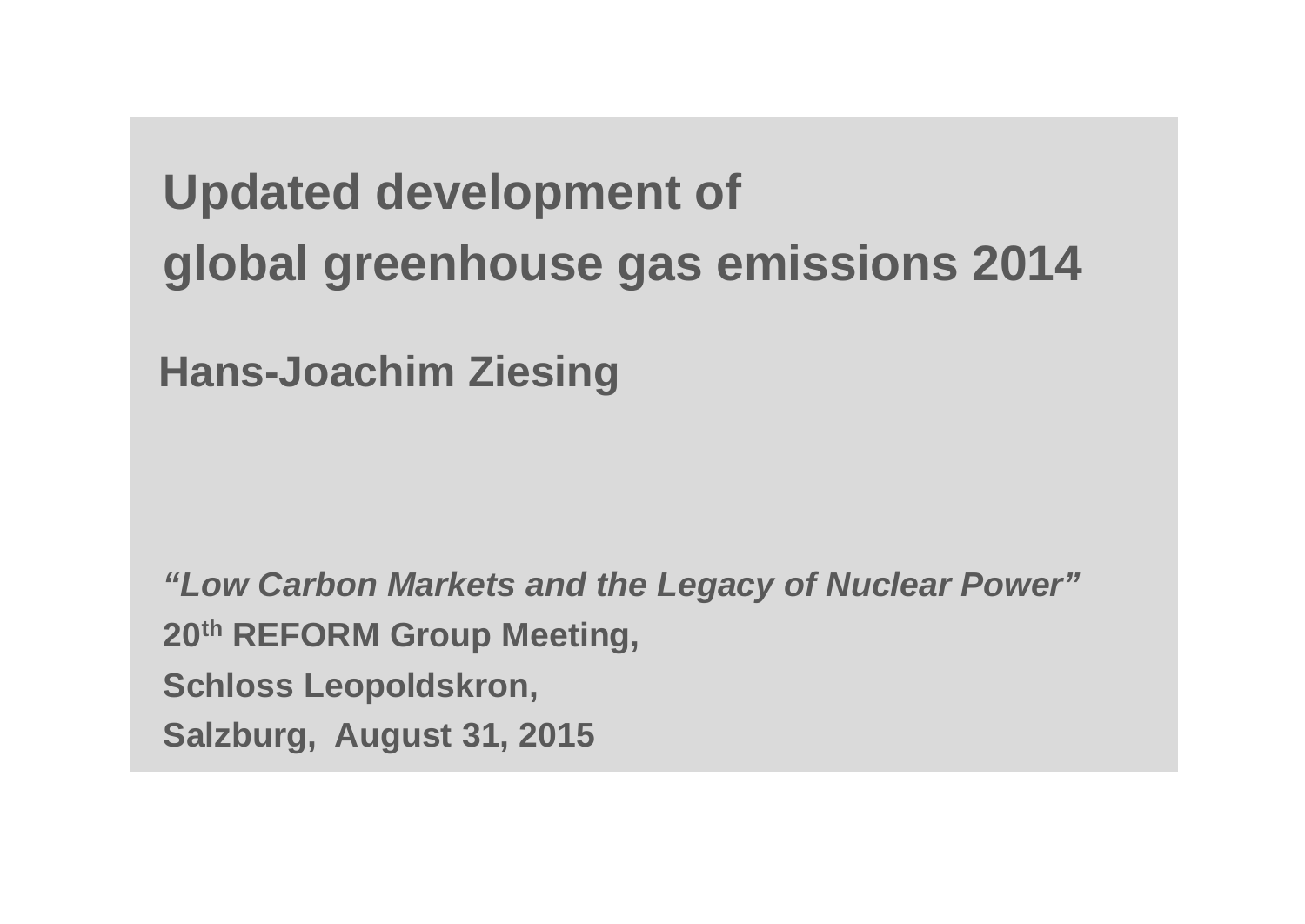- **UNFCCC: National Communications from Parties included in Annex I to the Convention; National Greenhouse Gas Inventory Data from Annex I Parties for 1990 to 2012**
- **▶ International Energy Agency (IEA): CO<sub>2</sub> Emissions from Fuel Combustion, 2014 Edition, Paris 2014; (up to 2012)**
- **BP Statistical Review of World Energy 2014, June 2015**
- **The World Bank, World Development Indicators, Database July 2015**
- **Eurostat Database**

**CO2 emissions up to 2014 are extrapolated from the 2014 data on energy consumption published in the BP Statistics, June 2015, which are shown by country and energy source.**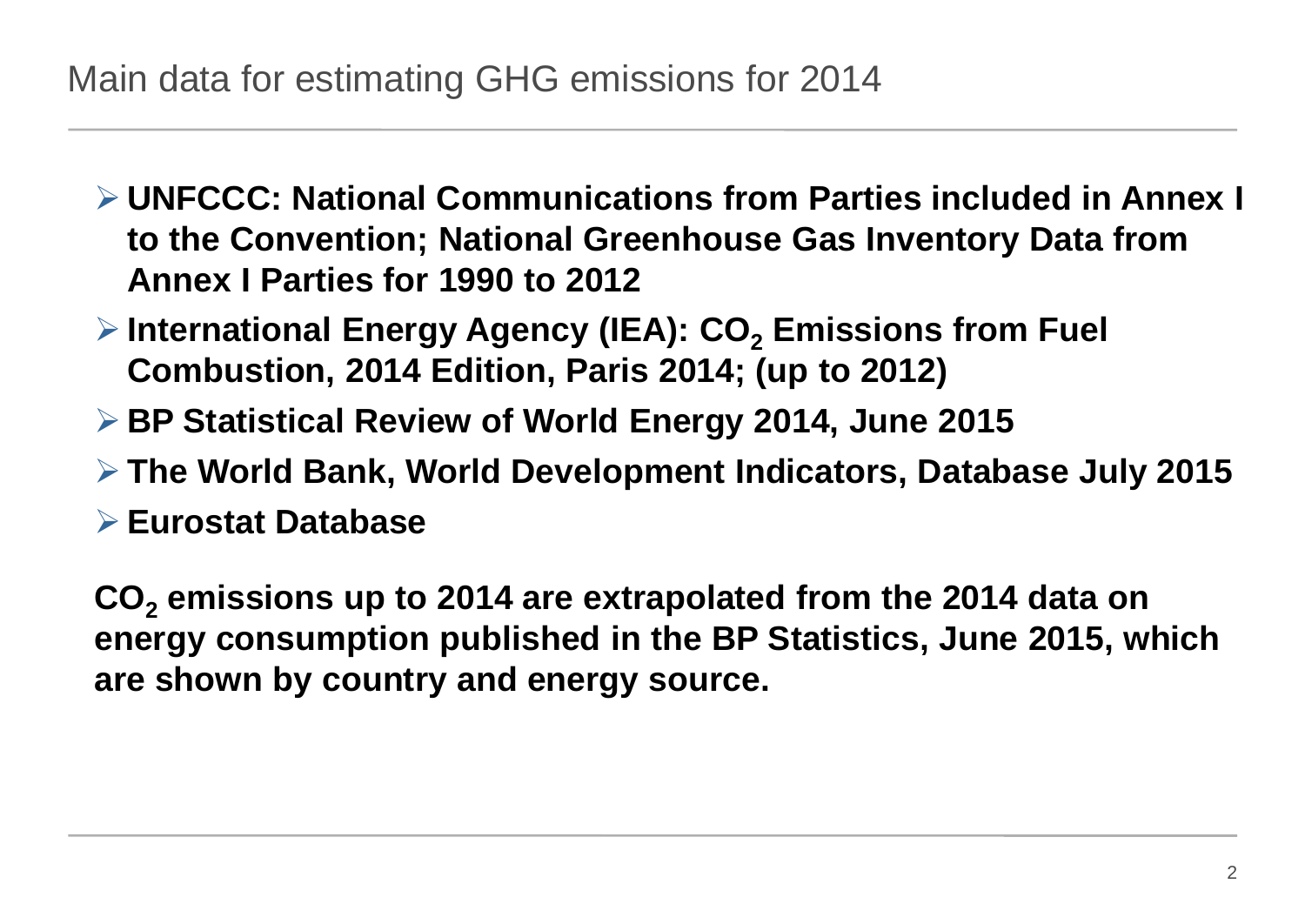#### Changes of real GDP 2014 versus 2013 in Annex I countries and others

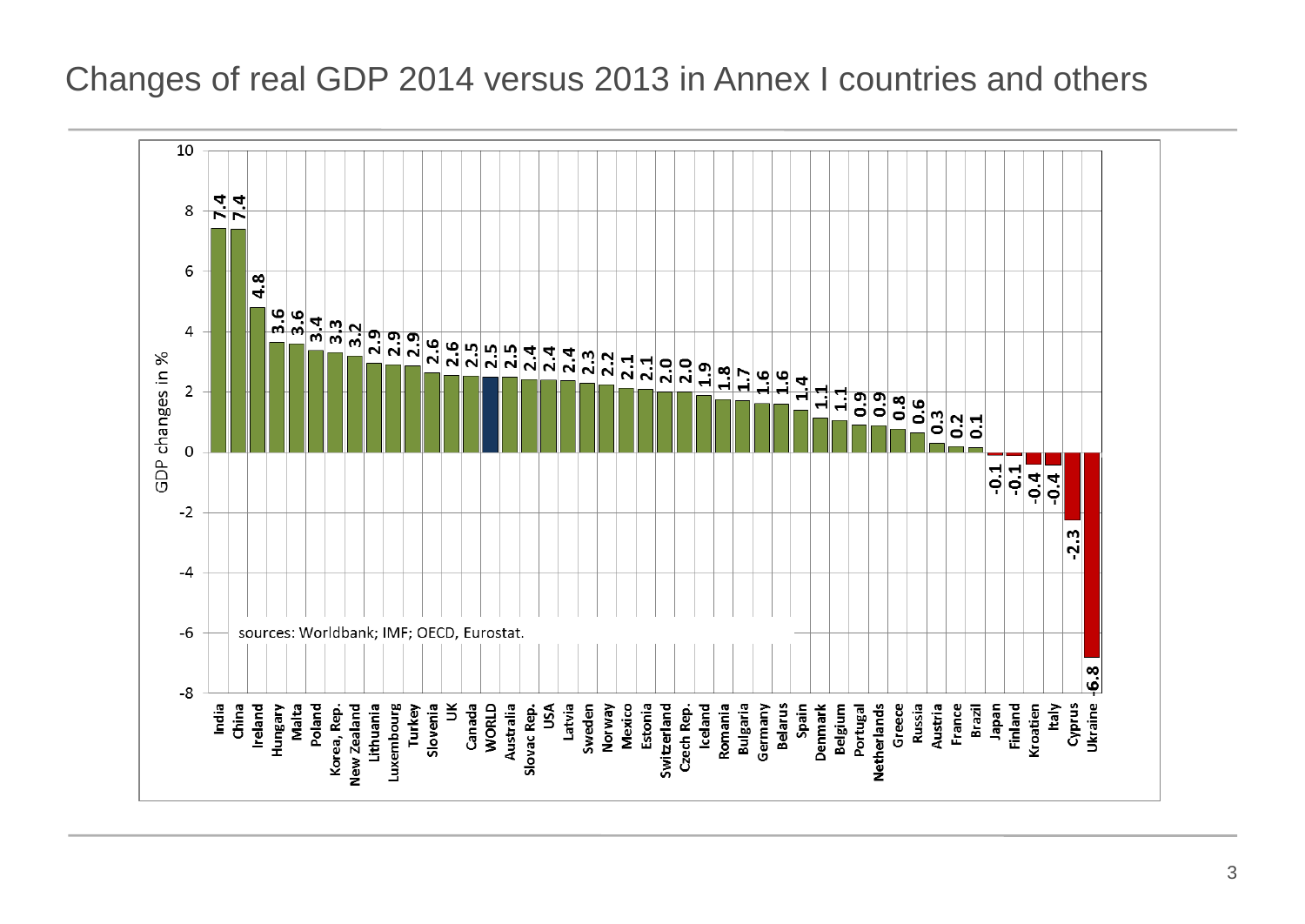#### Changes of primary energy 2014 vs 2013 in countries with ≥100 Gtoe

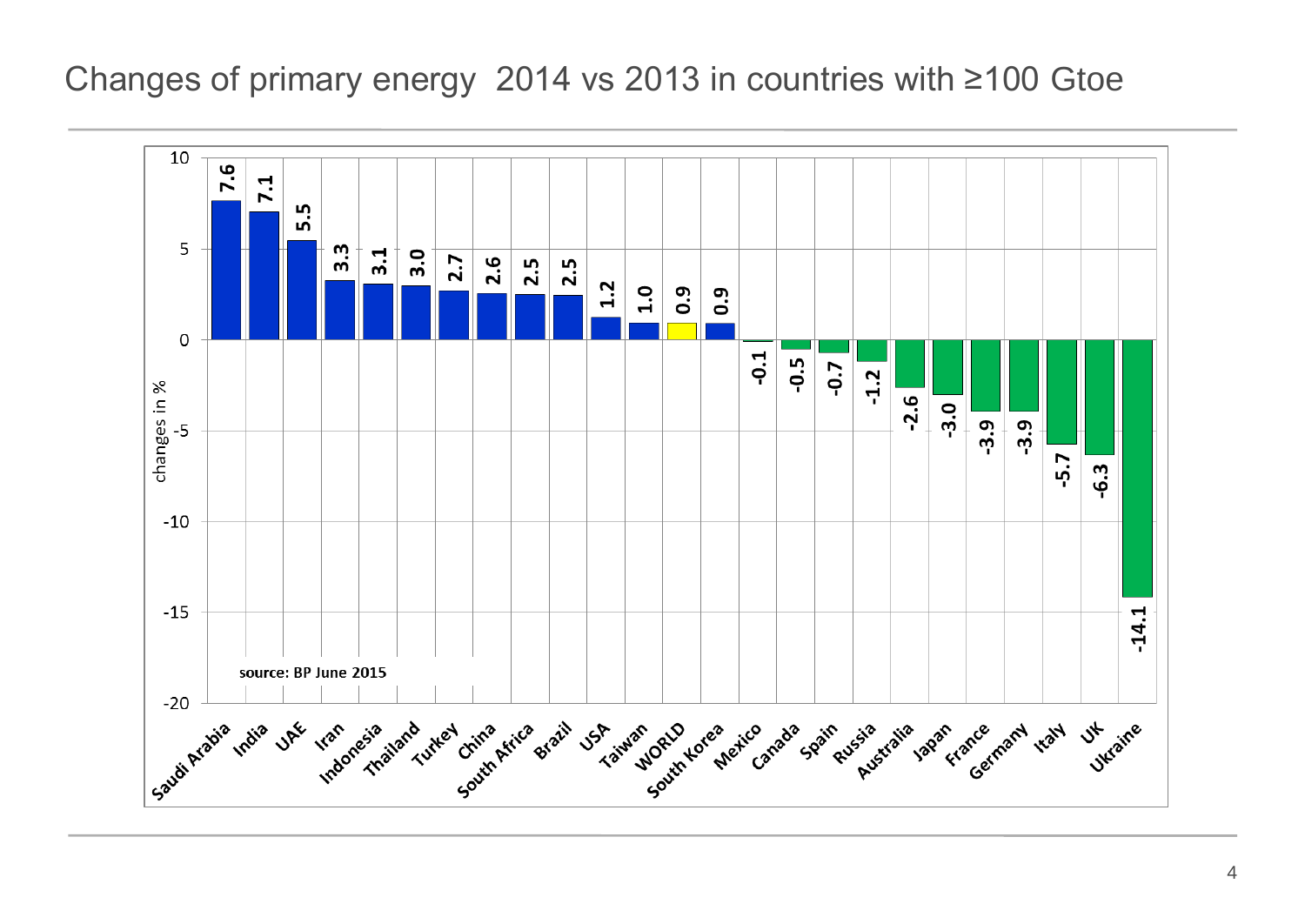# GHG emissions in Annex-I countries 1990 – 2014

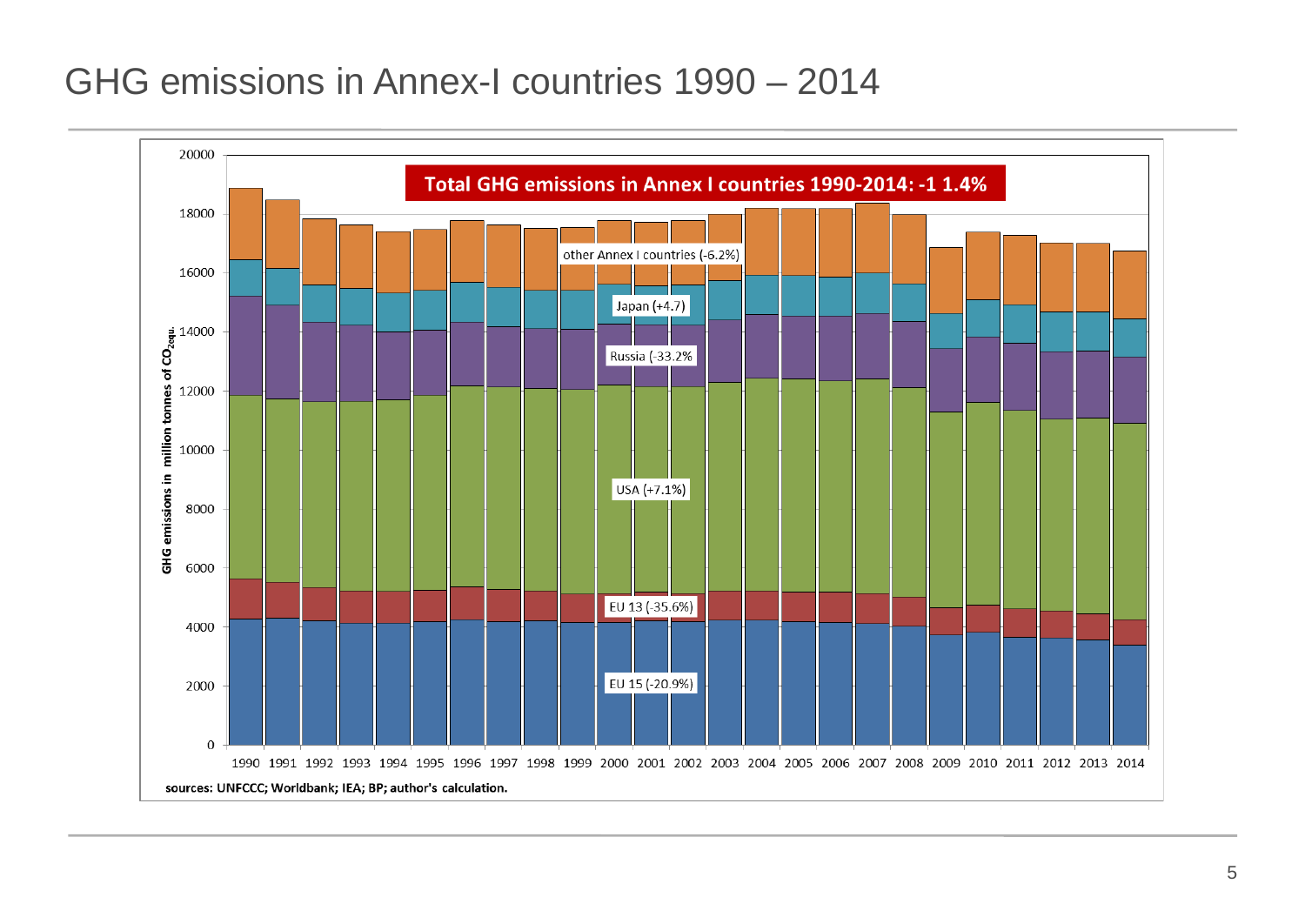## GHG emissions in Annex I countries: 2013 - 2014

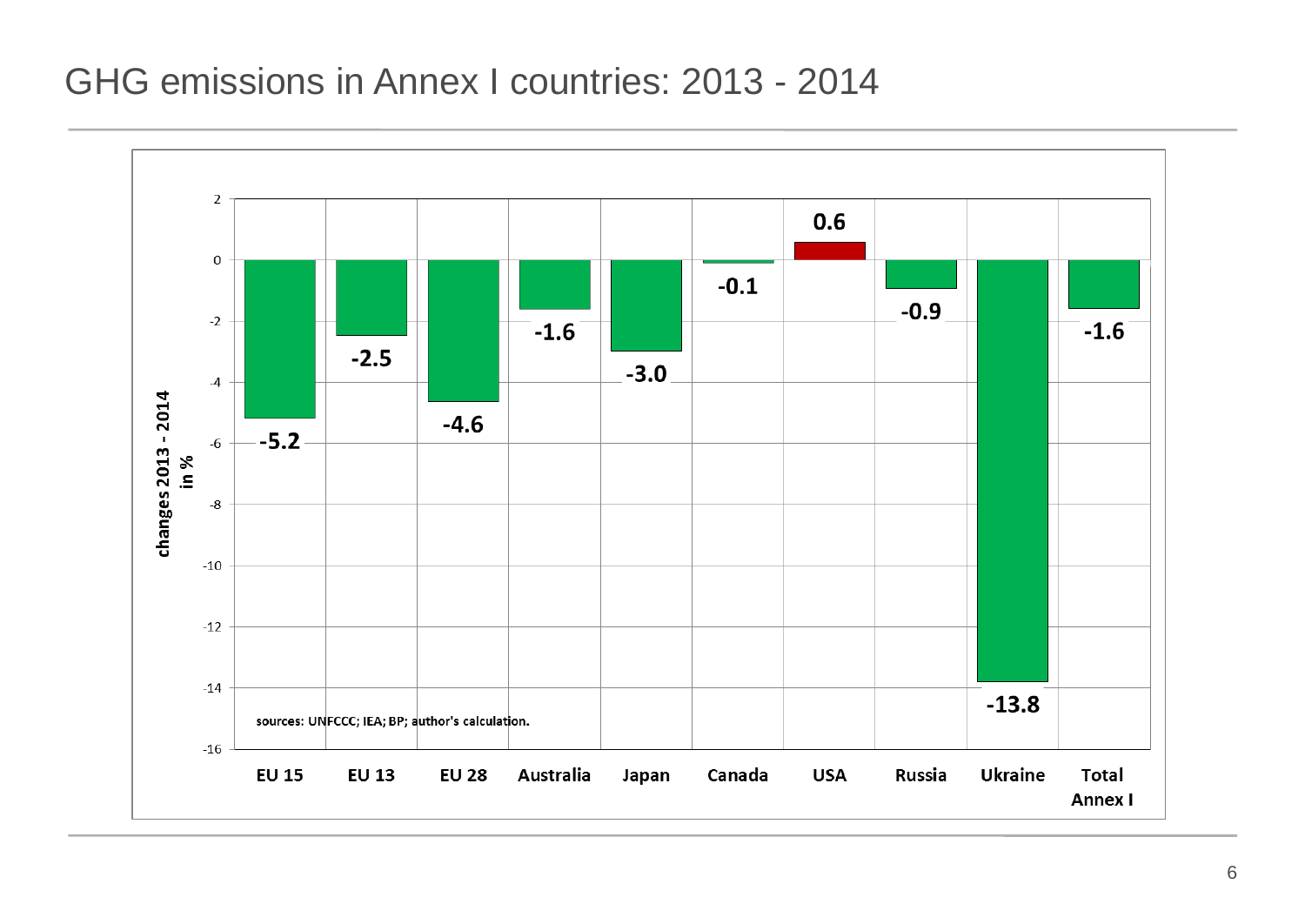#### GHG emissions in Annex I countries: base year - 2014

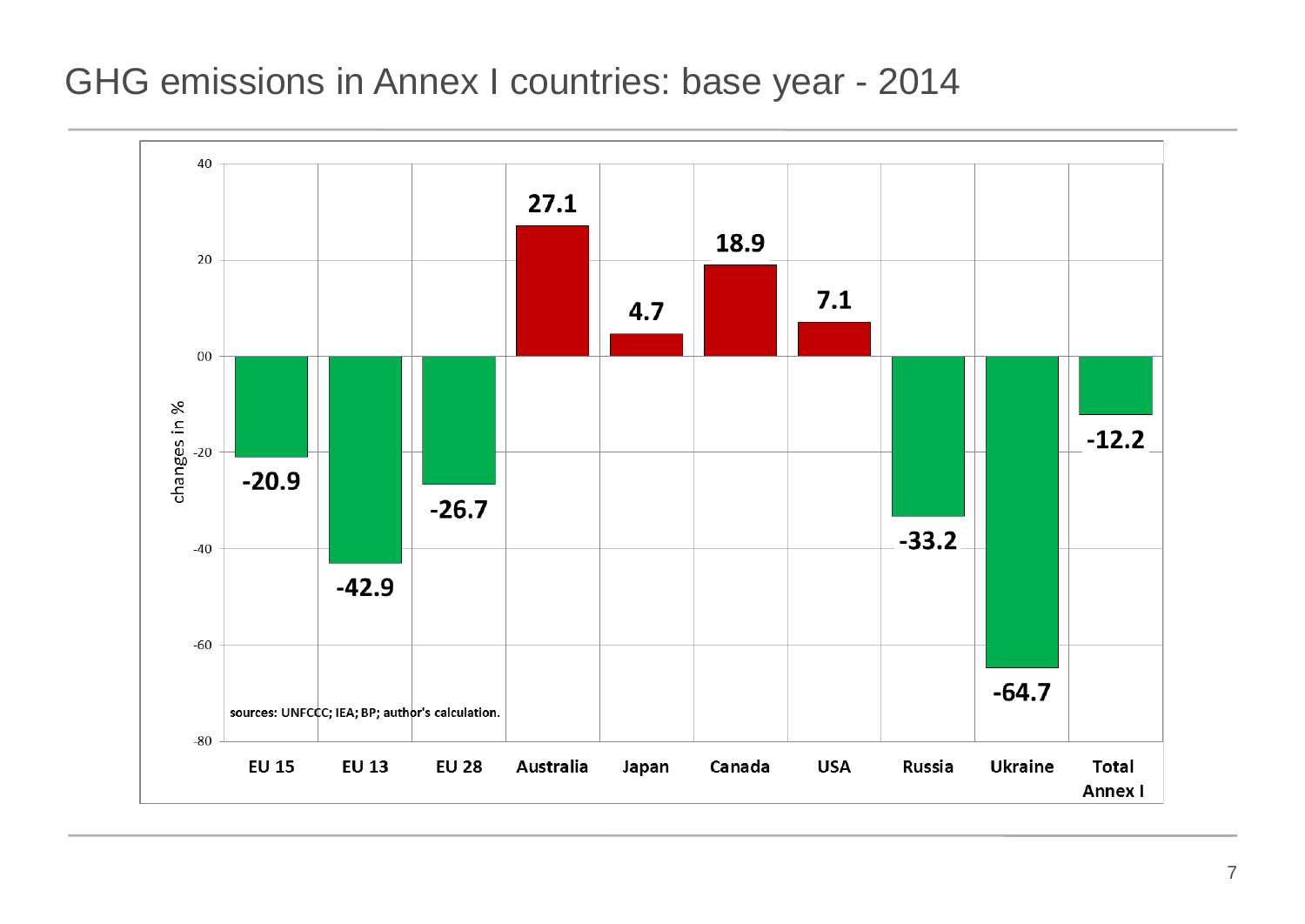# GHG emissions in Annex I countries  $1990 - 2014$  targets $\Leftrightarrow$  reality

|                       | <b>Base</b><br>year<br>1990<br>(1995) | 2013  | 2014  | 2013<br>to<br>2014 | Base year<br>1990<br>(1995)<br>to 2014 | <b>Emissions</b><br>targets<br>2008-2012<br>VS.<br>base year | <b>Emissions</b><br>targets<br>avaraged<br>over<br>2008-2012 | Actual<br>emissions<br>averaged over<br>2008-2012 | <b>Differences</b><br>between<br>targets and<br>reality |
|-----------------------|---------------------------------------|-------|-------|--------------------|----------------------------------------|--------------------------------------------------------------|--------------------------------------------------------------|---------------------------------------------------|---------------------------------------------------------|
|                       | GHG emissions in Gt $CO2ea$           |       |       | changes in %       |                                        |                                                              | GHG emissions in Gt $CO2ea$                                  |                                                   | $\%$                                                    |
| <b>EU 15</b>          | 4270                                  | 3563  | 3379  | $-5.2$             | $-20.9$                                | $-8.2$                                                       | 3928.3                                                       | 3770.9                                            | $-4.0$                                                  |
| <b>EU NMS</b>         | 1536                                  | 899   | 877   | $-2.5$             | $-42.9$                                | $-9.0$                                                       | 1427.2                                                       | 950.3                                             | $-33.4$                                                 |
| <b>EU 28</b>          | 5806                                  | 4462  | 4256  | $-4.6$             | $-26.7$                                | $-7.8$                                                       | 5355.5                                                       | 4721.2                                            | $-11.8$                                                 |
| Japan                 | 1234                                  | 1331  | 1292  | $-3.0$             | 4.7                                    | $-6.0$                                                       | 1160.3                                                       | 1278.5                                            | 10.2                                                    |
| Australia             | 415                                   | 536   | 527   | $-1.6$             | 27.1                                   | 8.0                                                          | 448.2                                                        | 542.2                                             | 21.0                                                    |
| <b>USA</b>            | 6220                                  | 6621  | 6658  | 0.6                | 7.1                                    | $-7.0$                                                       | 5784.2                                                       | 6758.5                                            | 16.8                                                    |
| Canada                | 591                                   | 703   | 703   | $-0.1$             | 18.9                                   | $-6.0$                                                       | 555.5                                                        | 703.9                                             | 26.7                                                    |
| <b>Total Annex II</b> | 12897                                 | 12942 | 12743 | $-1.5$             | $-1.2$                                 | $-6.7$                                                       | 12035.8                                                      | 13239.2                                           | 10.0                                                    |
| Russia                | 3362                                  | 2266  | 2245  | $-0.9$             | $-33.2$                                | 0.0                                                          | 3362.1                                                       | 2235.3                                            | $-33.5$                                                 |
| <b>Ukraine</b>        | 940                                   | 385   | 332   | $-13.8$            | $-64.7$                                | 0.0                                                          | 940.2                                                        | 398.3                                             | $-57.6$                                                 |
| <b>Total Annex I</b>  | 19055                                 | 17000 | 16733 | $-1.6$             | $-12.2$                                | $-6.1$                                                       | 17893.2                                                      | 16911.9                                           | $-5.5$                                                  |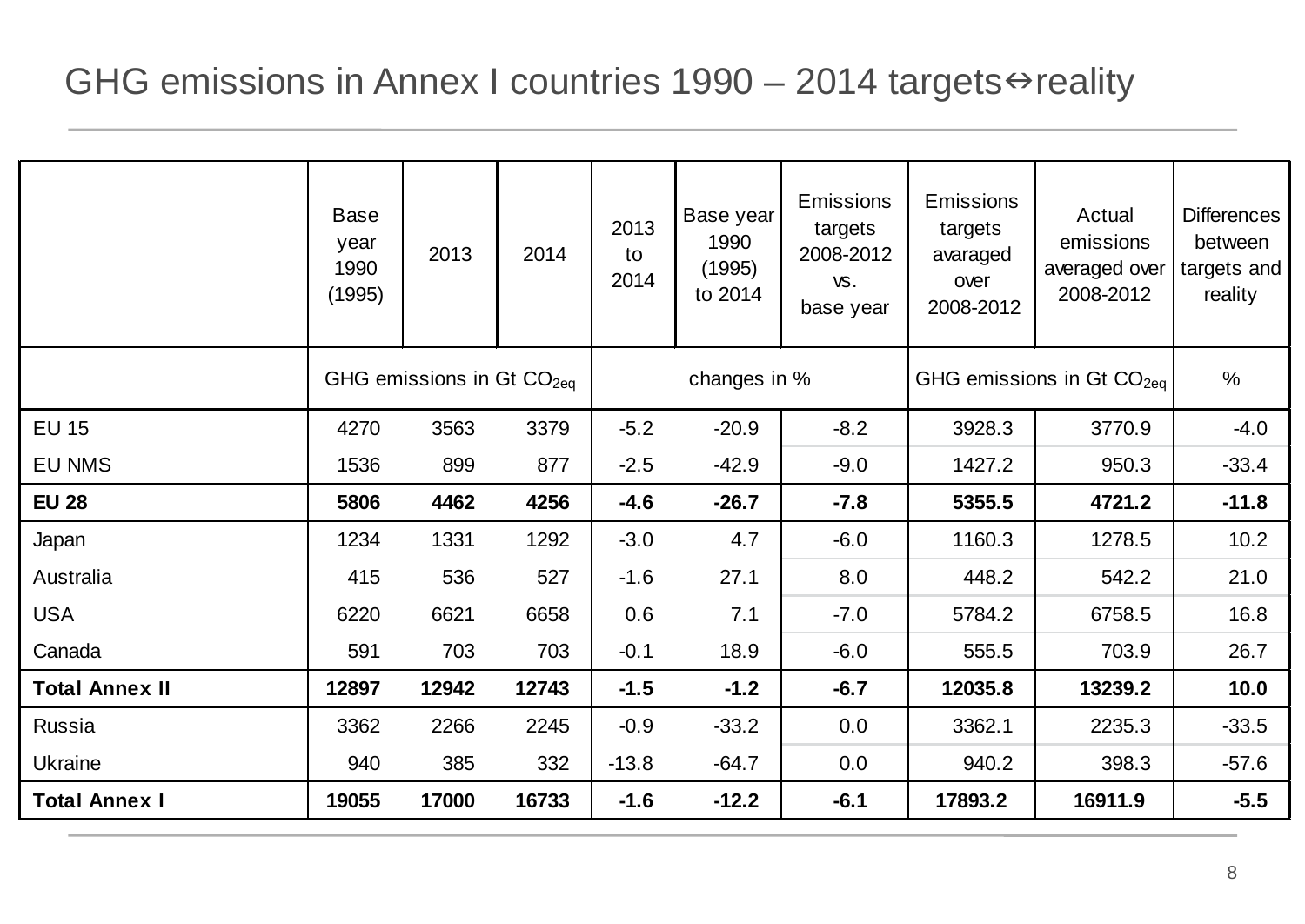# EU 28: GHG emissions targets by 2020, 2030 and 2050

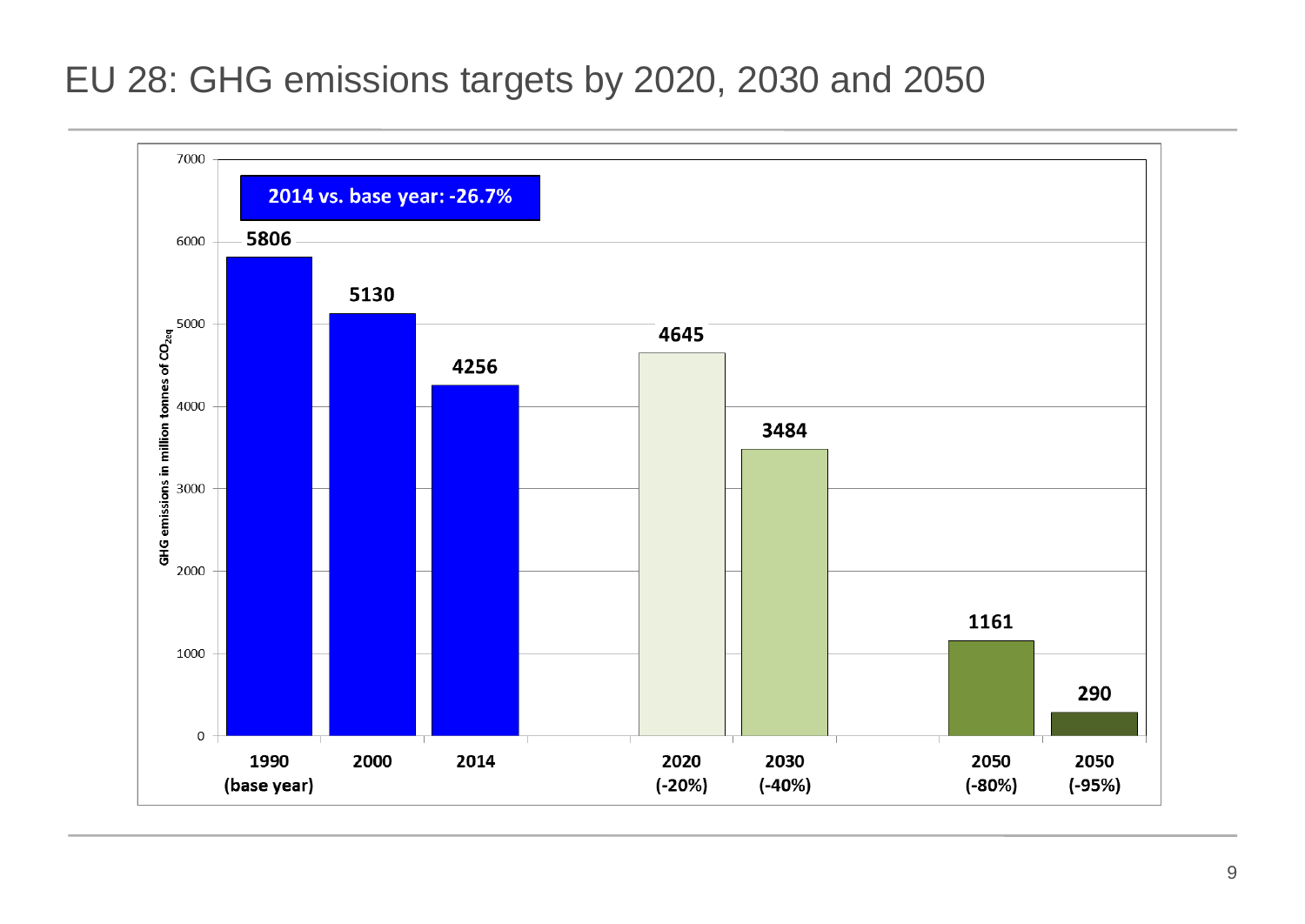## World-wide CO<sub>2</sub> emissions 1990 - 2014

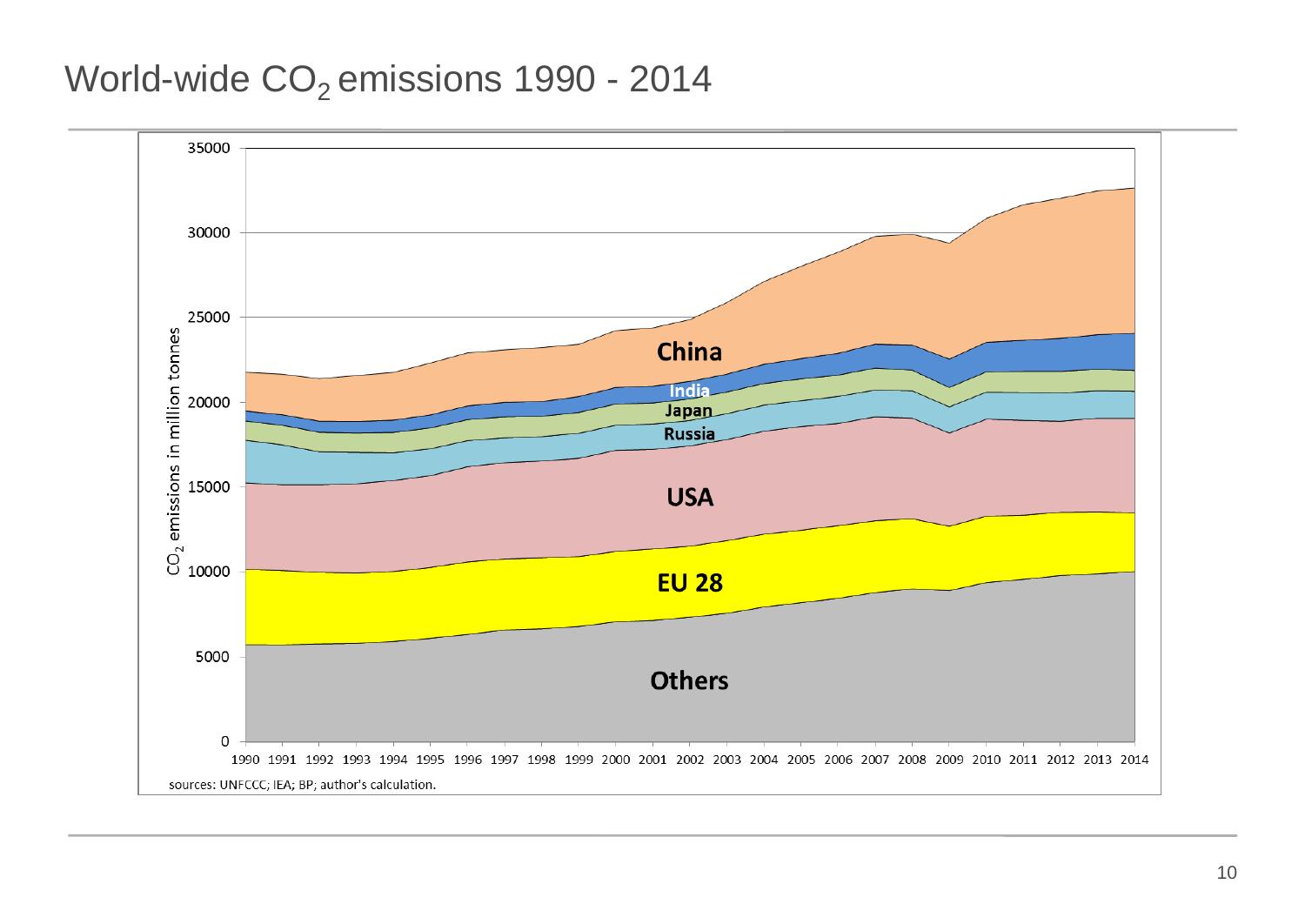## World-wide  $CO<sub>2</sub>$  emissions by regions 1990 - 2014

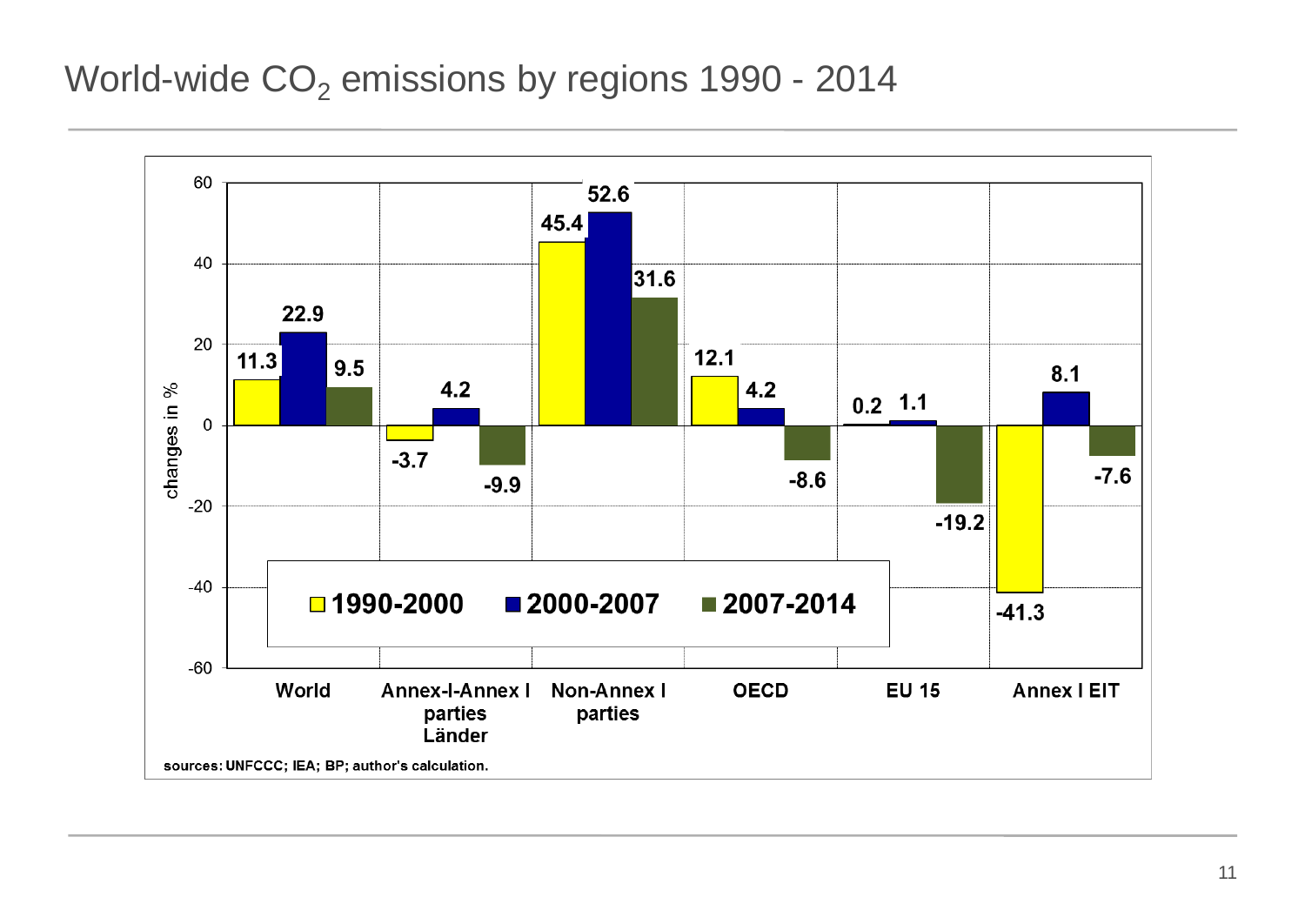# The ten major emitters world-wide 2014

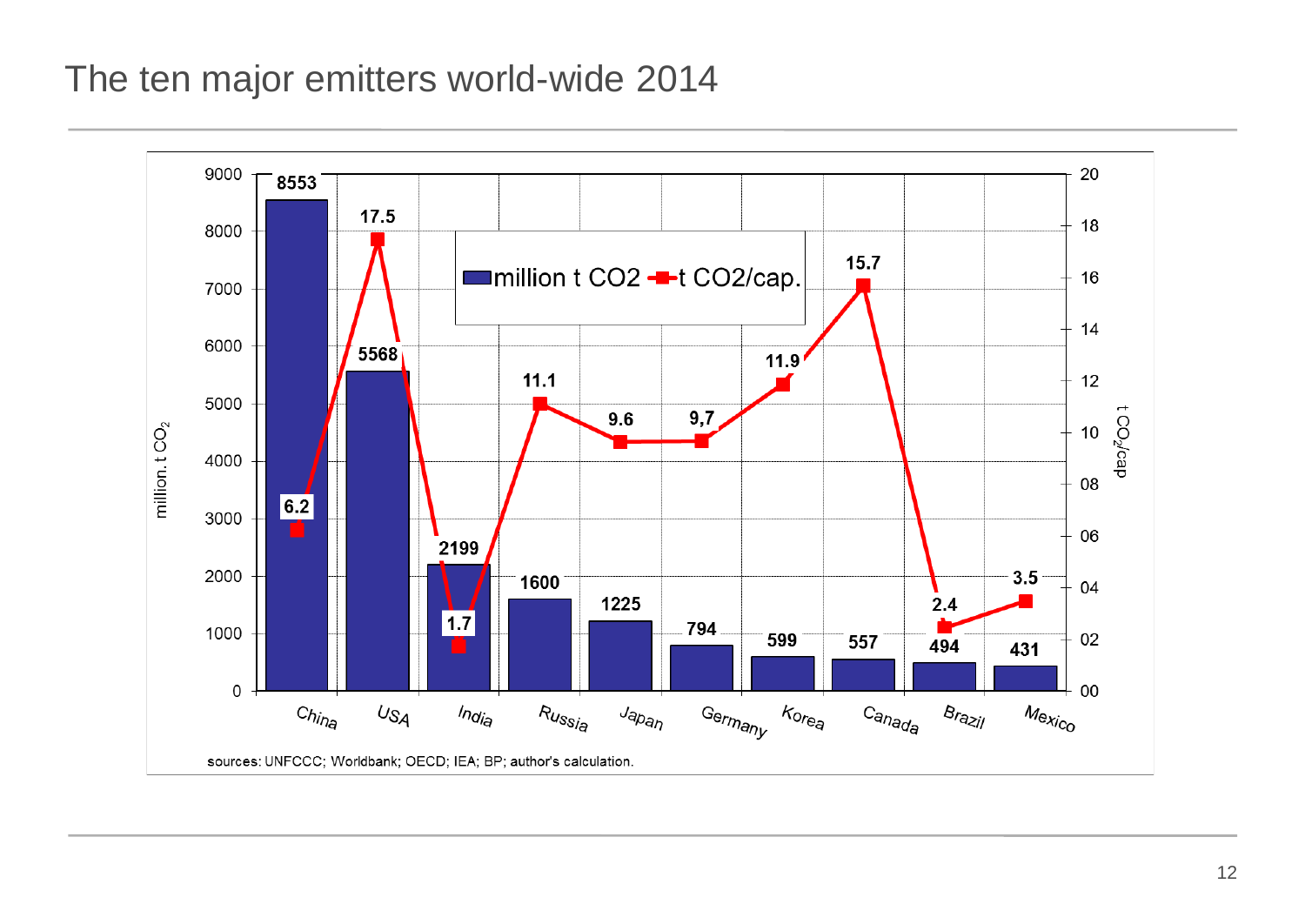#### Per capita  $CO<sub>2</sub>$  emissions: EU-27 and selected countries 2014

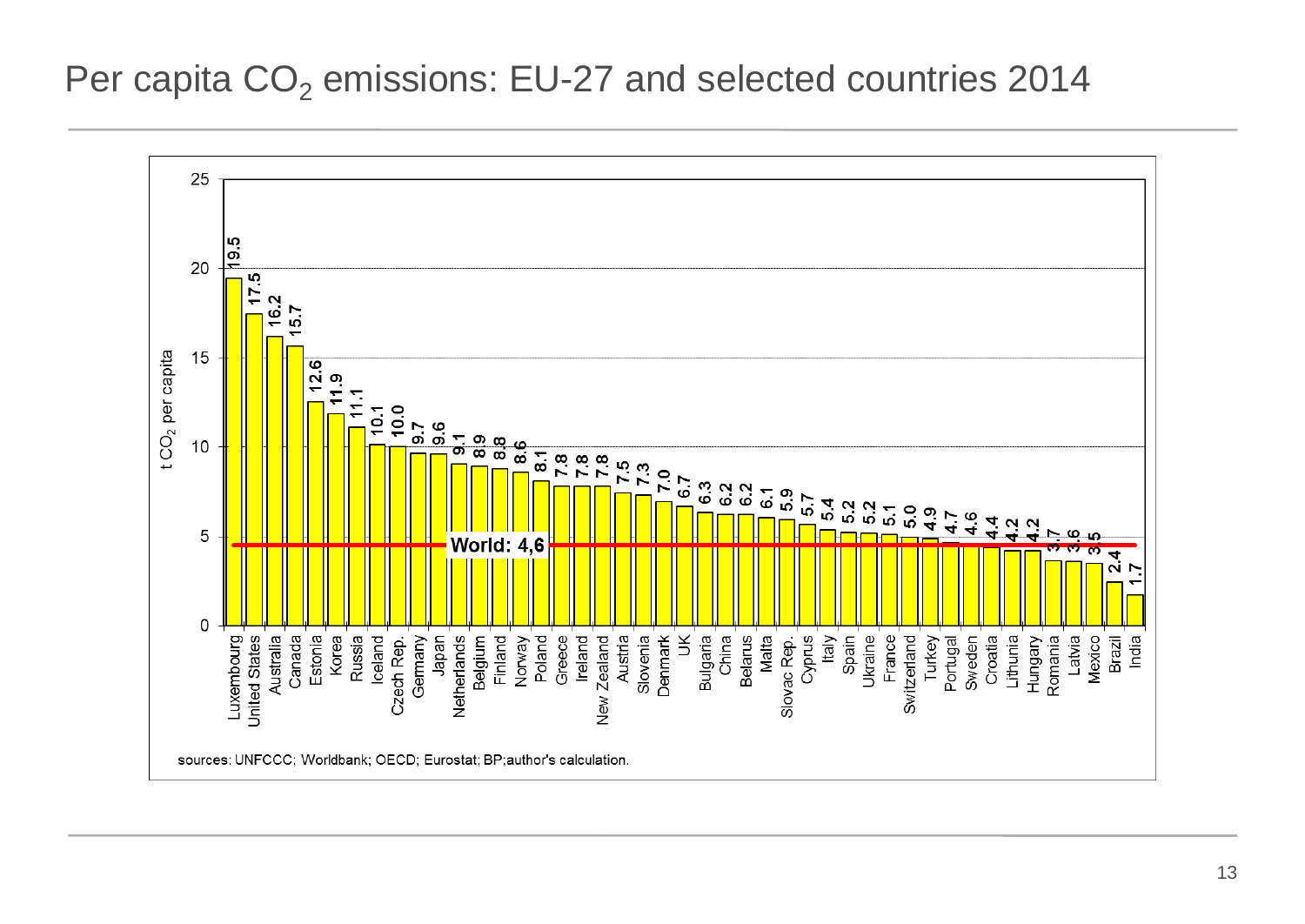|              | 1990    | 1995         | 2000     | 2005     | 2010      | 2013      | 2014      | 1990 -<br>2014 | $2013 -$<br>2014 |
|--------------|---------|--------------|----------|----------|-----------|-----------|-----------|----------------|------------------|
|              |         | changes in % |          |          |           |           |           |                |                  |
| <b>WORLD</b> | 21774.1 | 22326.7      | 24235.3  | 28026.2  | 30850.8   | 32469.1   | 32637.2   | 49.9           | 0.5              |
| Annex I      | 14988.8 | 13884.4      | 14432.0  | 14900.2  | 14170.5   | 13808.5   | 13561.3   | $-9.5$         | $-1.8$           |
| Non-Annex I  | 6165.7  | 7732.0       | 8963.4   | 12140.9  | 15569.1   | 17580.5   | 17995.5   | 191.9          | 2.4              |
| <b>EIT</b>   | 4388.5  | 2851.3       | 2574.8   | 2682.9   | 2691.5    | 2666.2    | 2571.7    | $-41.4$        | $-3.5$           |
| <b>OECD</b>  | 2305.6  | 67.7         | $-939.1$ | $-961.8$ | $-1120.7$ | $-1277.0$ | $-1608.7$ | $-169.8$       | 26.0             |
| <b>EU 28</b> | 4442.0  | 4175.2       | 4143.0   | 4270.5   | 3917.6    | 3645.6    | 3451.9    | $-22.3$        | $-5.3$           |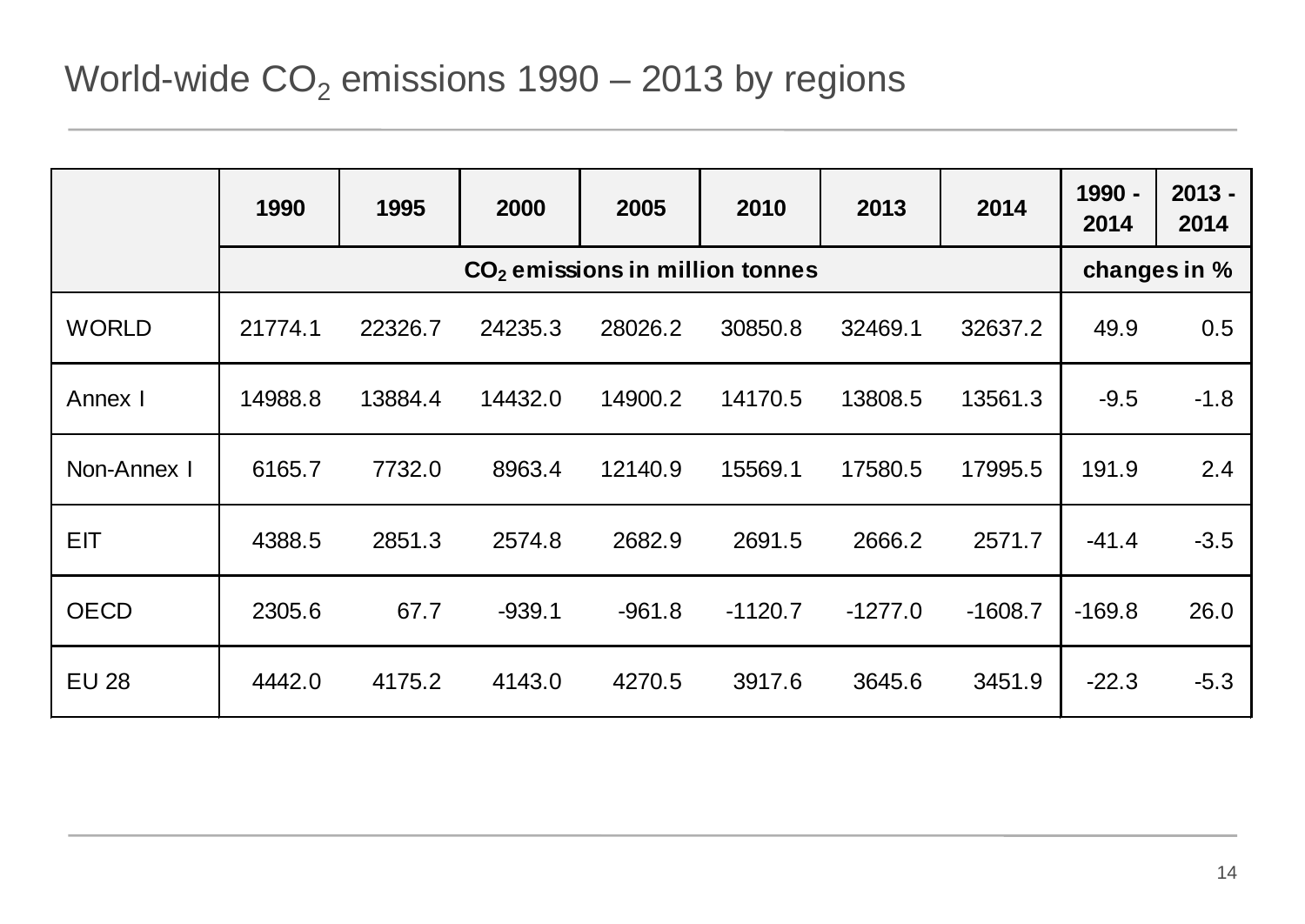GHG intensity in Annex I countries/world-wide  $CO<sub>2</sub>$  intensity 1990 - 2014

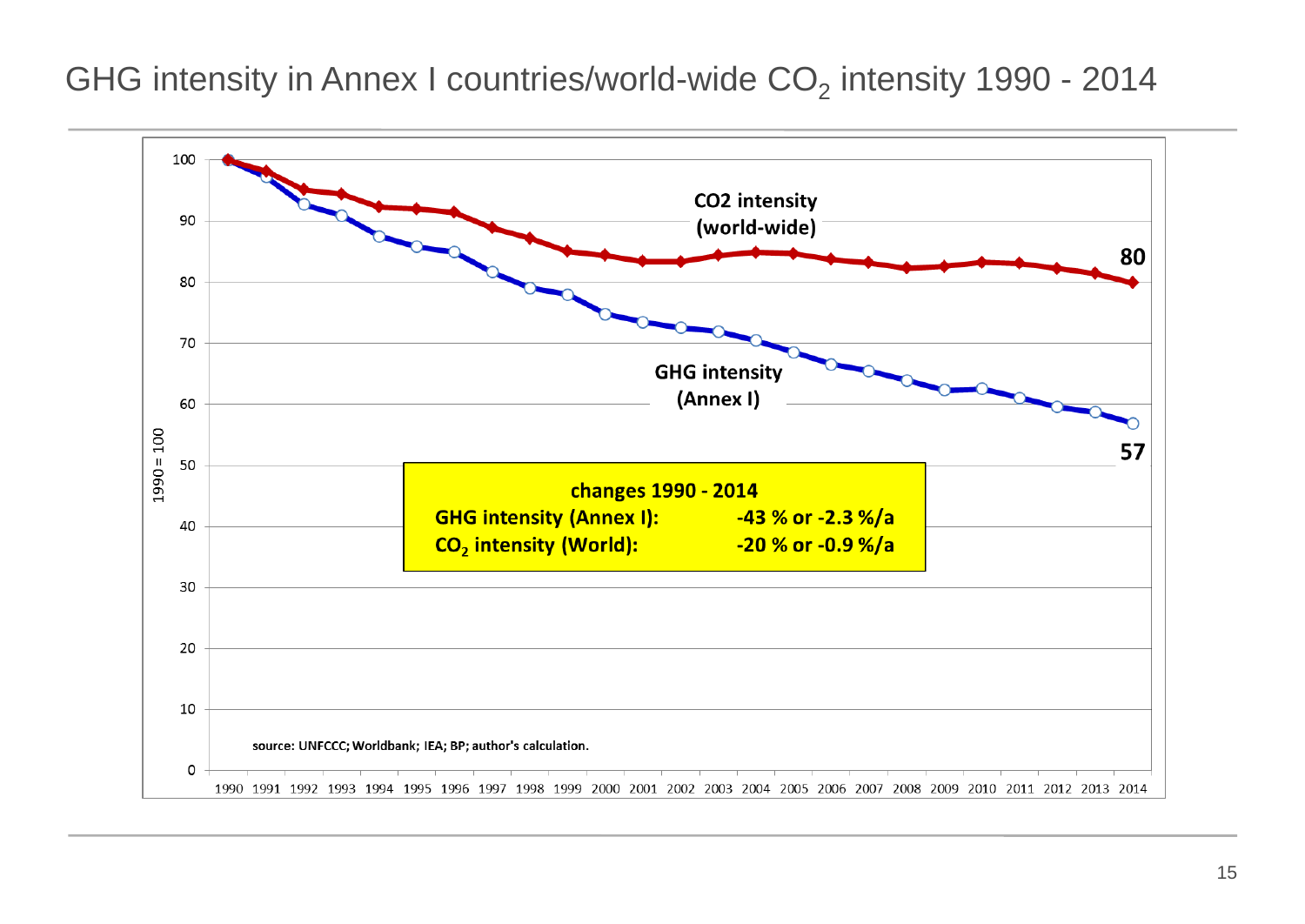#### GHG/CO<sub>2</sub> intensity in Annex I and Non-Annex I countries 1990 - 2014

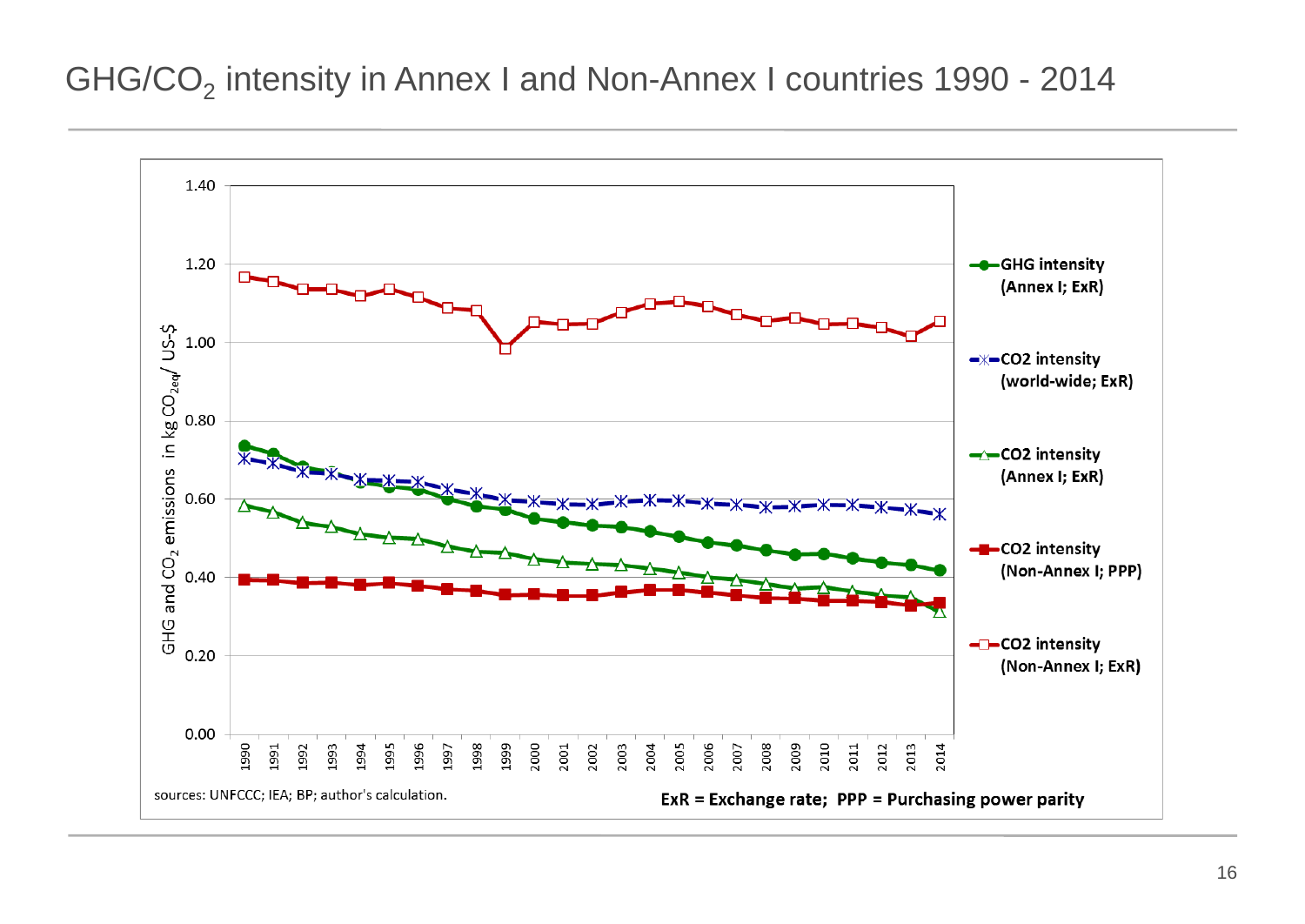# Components influencing GHG emissions 2014 vs. base year (1990)

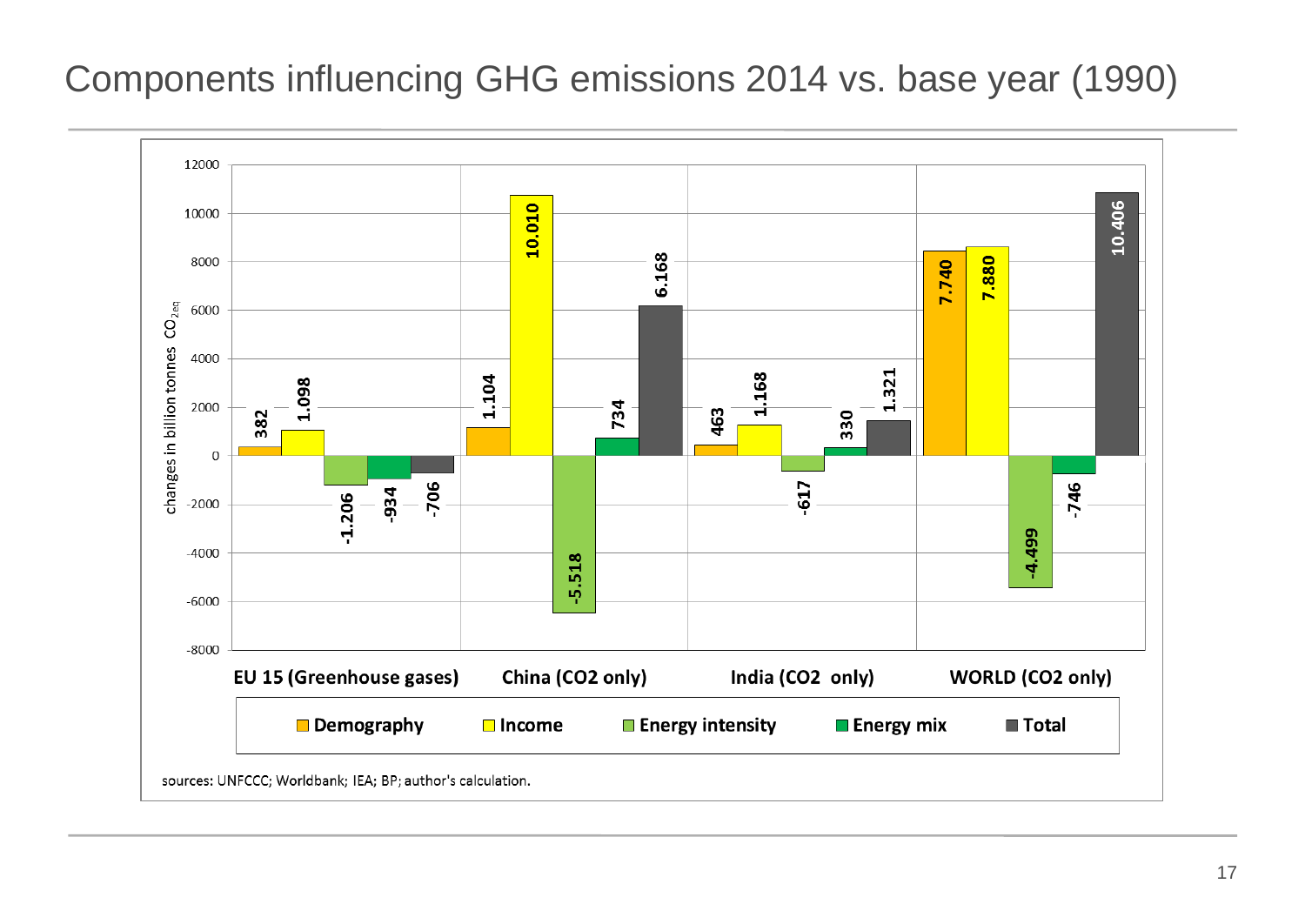# Energy productivity in selected countries 2014

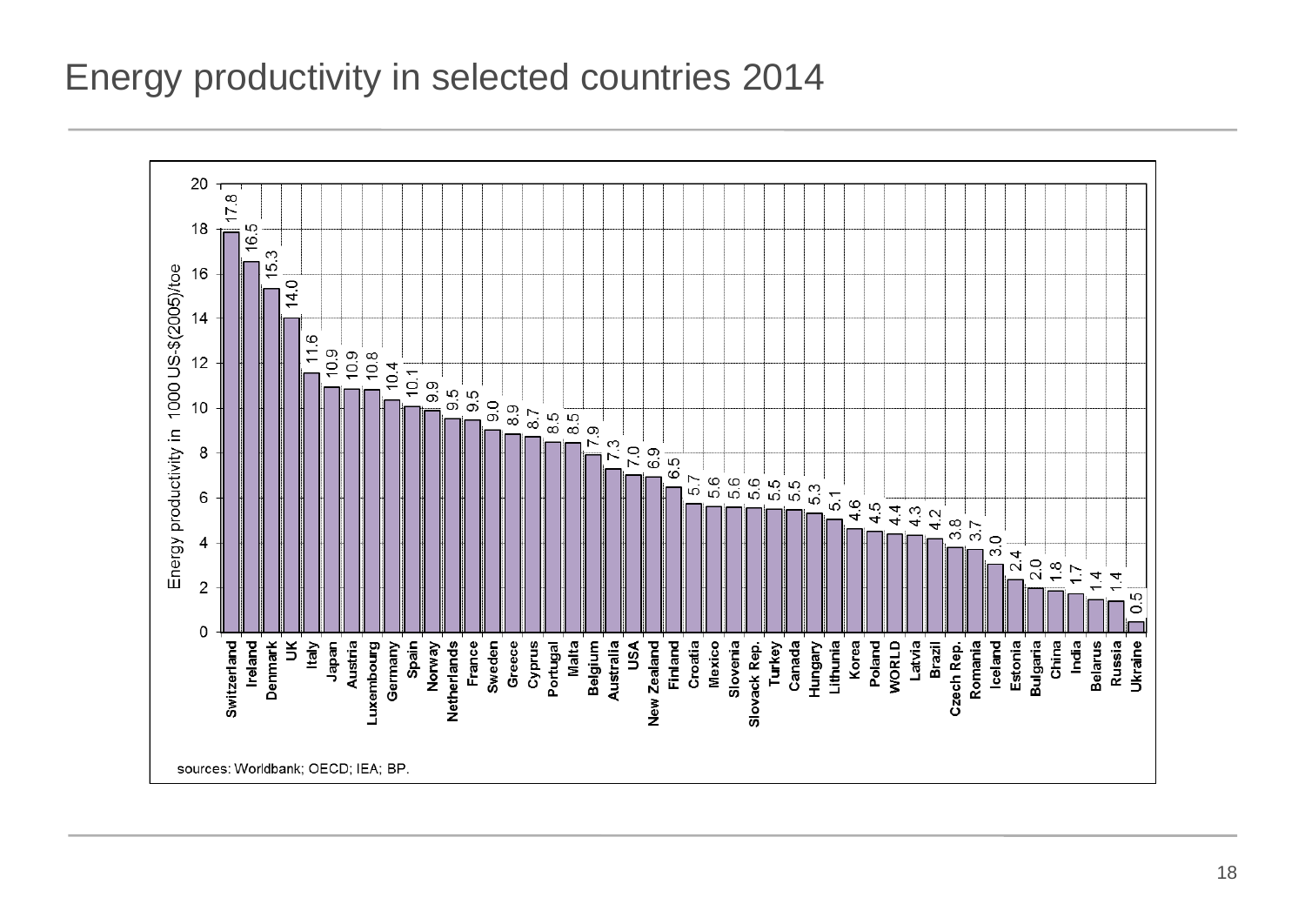## Changes of energy productivity in selected countries 1990 - 2014

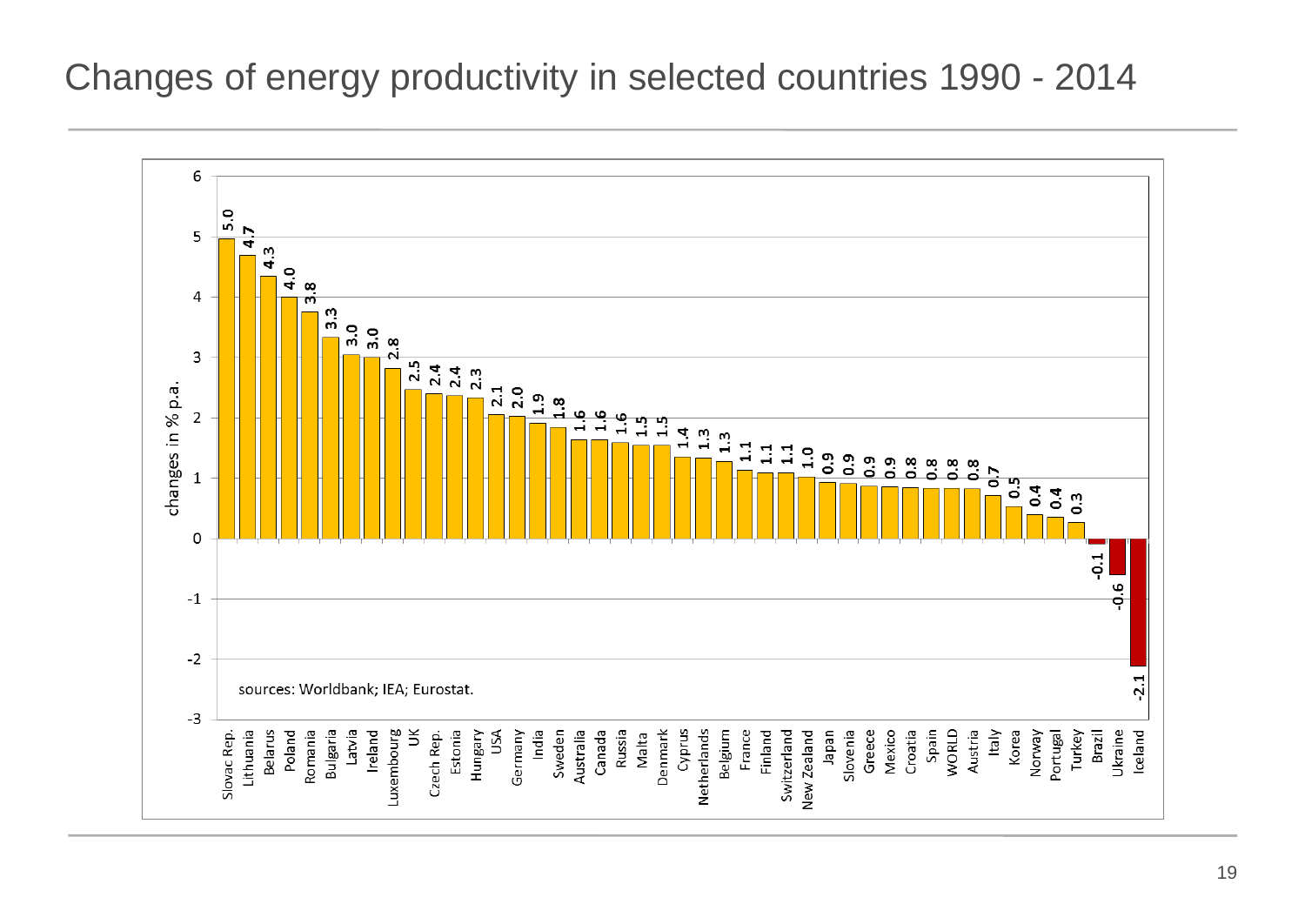Energy productivity 1990 – 2014 with different base of calculation :

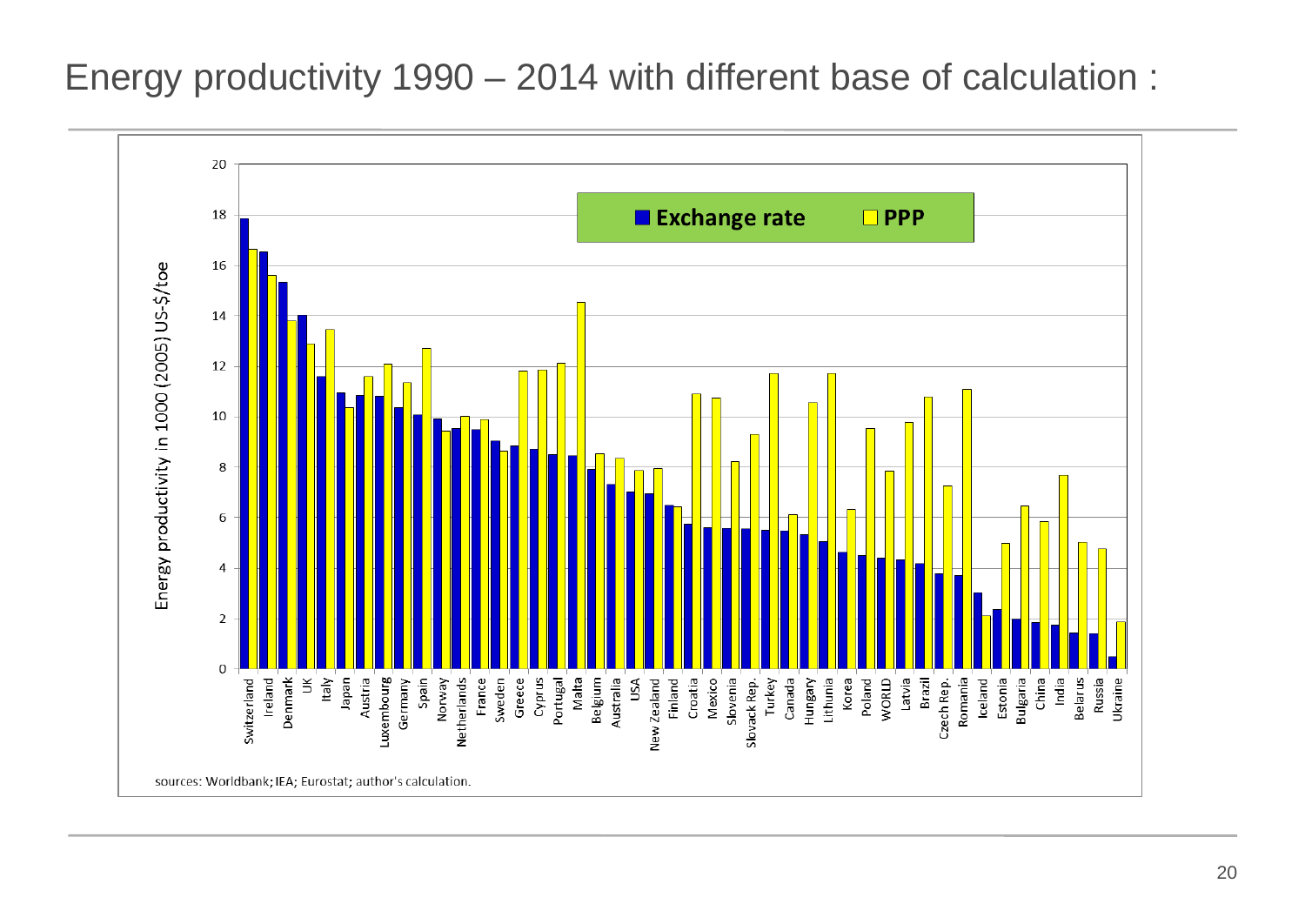Perspective: World-wide CO<sub>2</sub> emissions by countries/regions 2013-2030

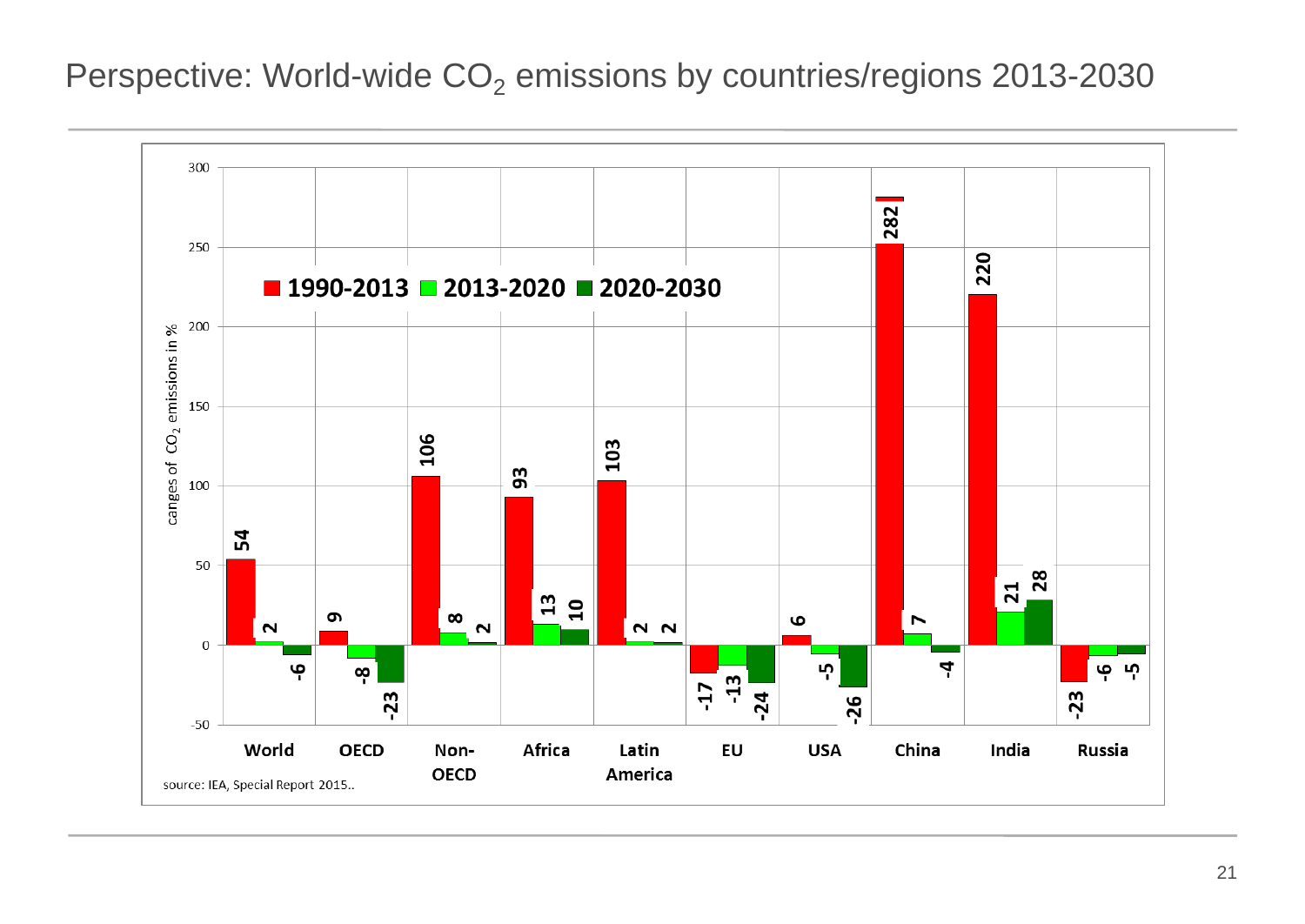# Conclusions – almost the same as all the previous years

- $\triangleright$  The discussion mostly concentrates on emissions targets. This is necessary and has to be pursued in the future - **but**
- $\triangleright$  The real emission's development and their business-as-usualperspectives should not be neglected.
- $\triangleright$  The gap between the desired targets and the expected real development can only be filled with an appropriate policy and effective measures for more energy efficiency and renewable energies.
- $\triangleright$  Targets are necessary but not sufficient: It needs policies and measures. That's the proof for an effective climate protection policy and not only the target setting!